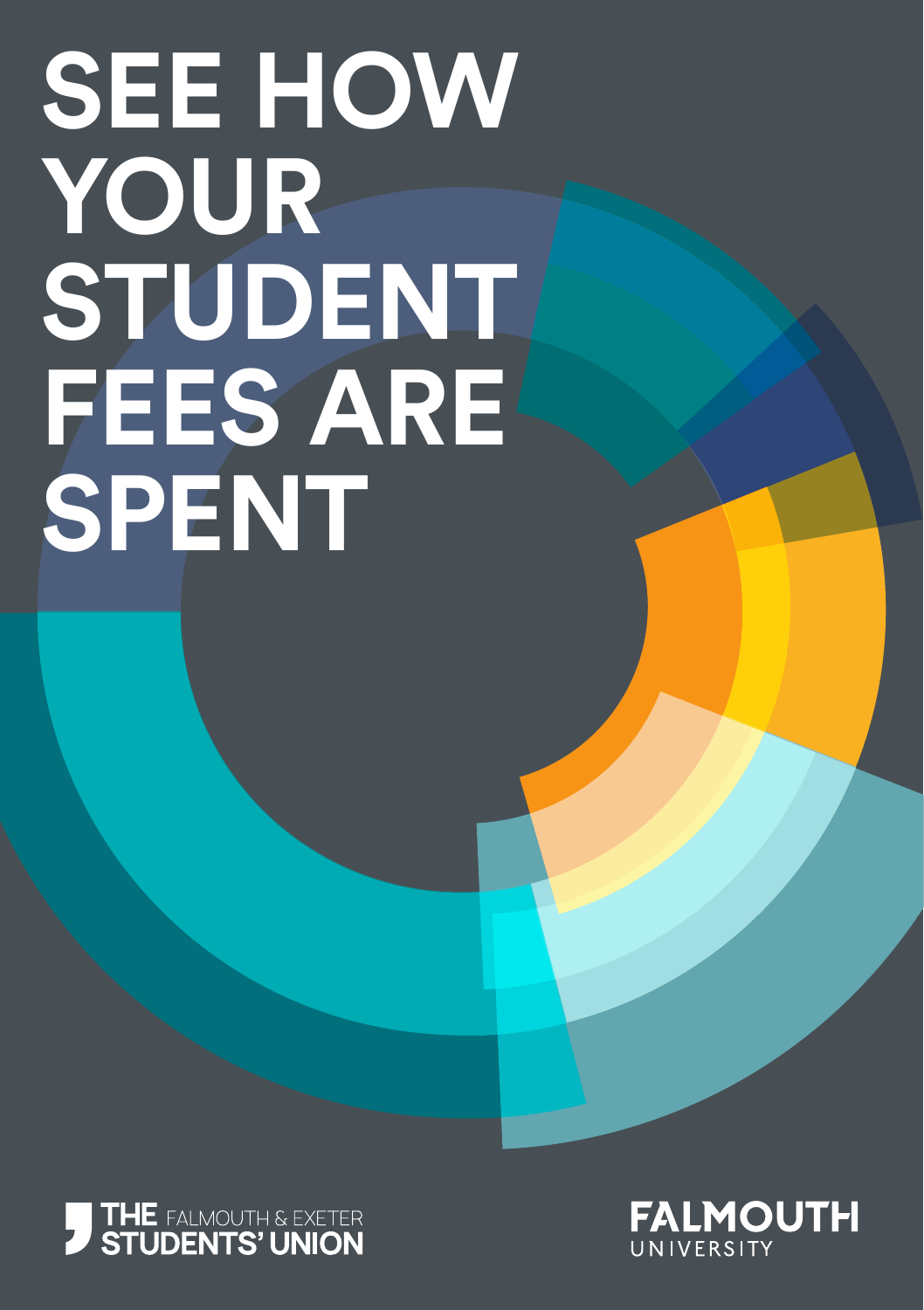



### **Increasing the transparency of Falmouth University's Financial Information**

 This joint publication is prepared by the University and The Students' Union, so that all students, staff and key stakeholders understand how Falmouth University generates revenues and how that money is spent. The figures used throughout this document are those for the 2018/19 financial year.

 Falmouth Exeter Plus. It also shows how The Students' Union spends the money it receives from its students and the University and includes details of the joint venture,

 status. All surpluses generated are reinvested for the purposes of teaching and Falmouth University is a Higher Education Corporation and has charitable research. The Students' Union is a registered charity, number 1145405.

Over the past year Falmouth has been working closely with The Students' Union and your Student Reps to understand whether you feel you are getting good value for money. By doing so, we have identified that we could be better at providing more information on additional course costs and are undertaking a review to work out how to do this, with the hope of saving students money, across the institution.

**"Students are increasingly aware of how their money is being used, thankfully our university is one of a few in the country that is able to be transparent about how it spends yours. It's important to take the time to understand how your student fees are being spent as it allows you to decide if you feel you are getting the best value. In the case that you don't feel your fees are being spent wisely make sure to speak to your Student Rep or directly with The Union so positive change can be made - Falmouth is always open to listening and learning."** 

Callie Edwards, The Students' Union President, 2019/20

#### **Contents**

- 2 Key Facts
- 4 Income
- 6 Expenditure
- 8 Student Fees
- 12 Academic Departments
- 14 University Surplus
- 18 The Students' Union Financial Transparency
- 22 Falmouth Exeter Plus
- 26 Financial Support

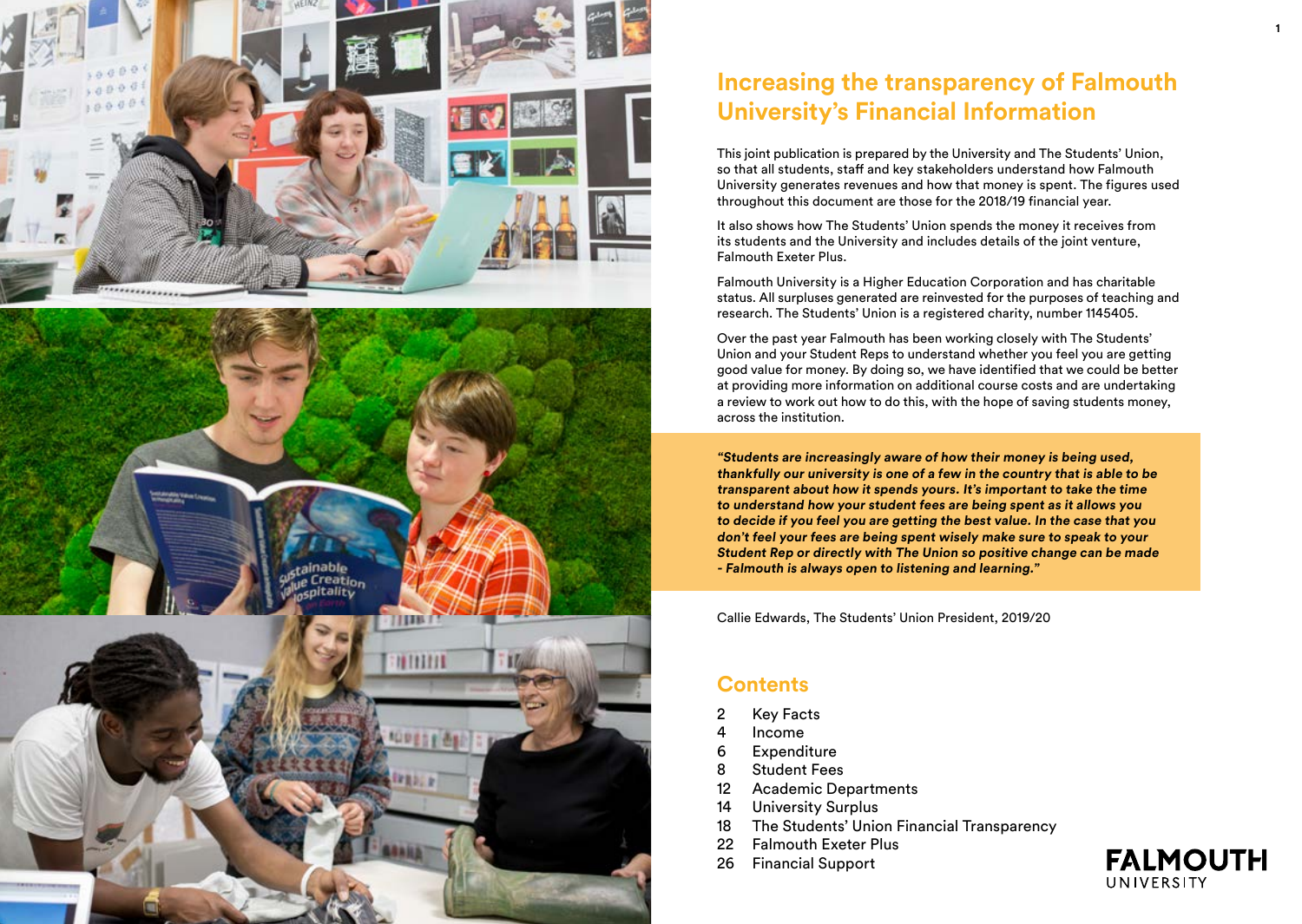## **2018-2019 Key Facts**

Higher Education Statistics Agency (HESA).<br>www.hesa.ac.uk

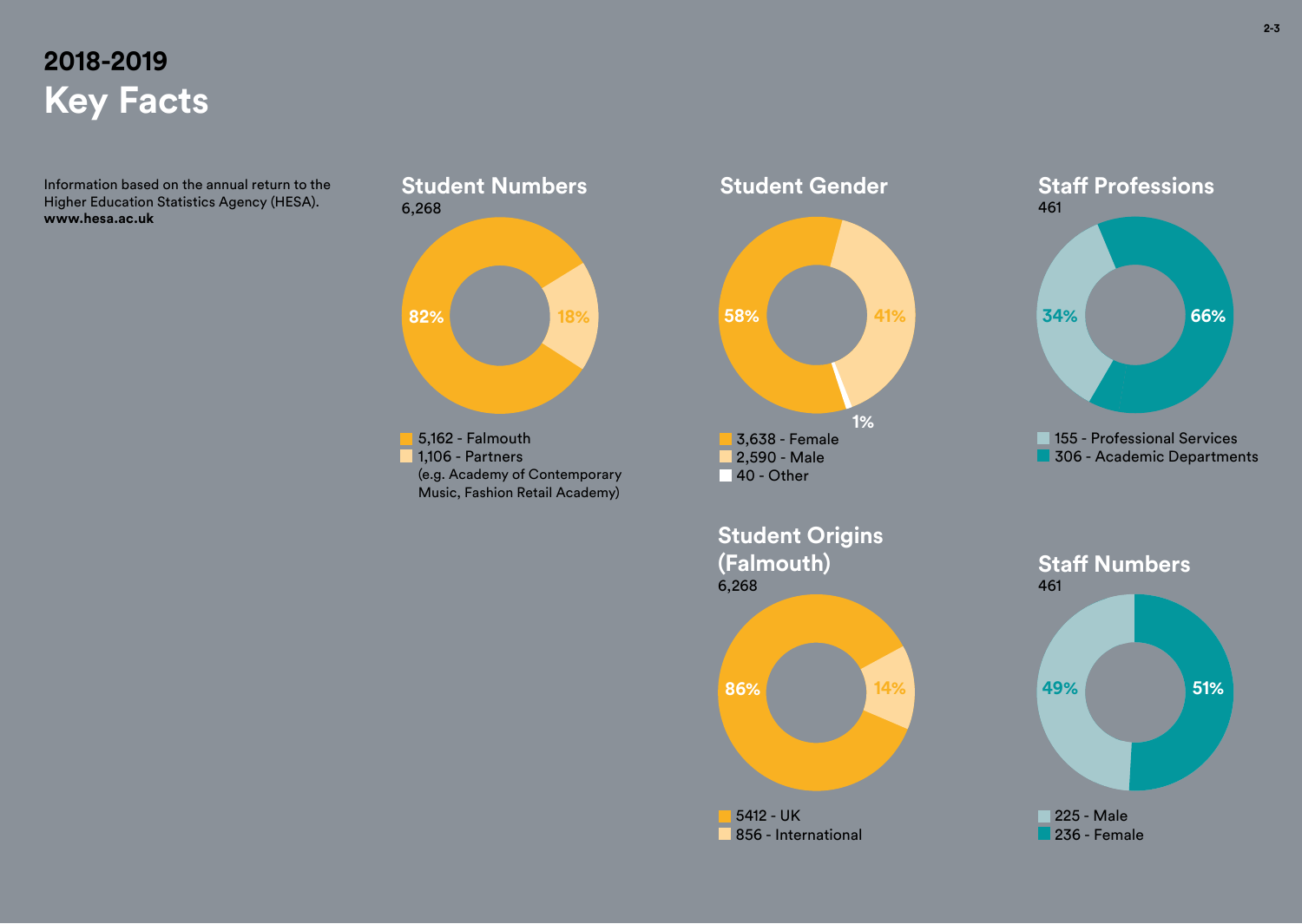

### **TOTAL INCOME**  64.8 M

During the year income rose due to an increase in off-campus student numbers, fees from partnerships and higher grant income.



**RESEARCH GRANTS**  (for research projects undertaken by academic staff) **2%**<br>RESEAL<br>GRANT<br>(for reseau<br>academic<br>1.0 M

**Where does Falmouth University's money come from?** 

 **GOVERNMENT GRANTS**   $\sum_{\text{MENT}}$ <br>ANTS<br>Beaching<br>Search)<br>4.0 M

 **OTHER INCOME** 

(for teaching and research)

**0%** 

 $\Box$  0.2 M

**10%** 

**INCOME FROM VENTURING**  (charges for services, catering, Launchpad, etc)

6.5 M

**STUDENT FEES**  53.1 M **82%**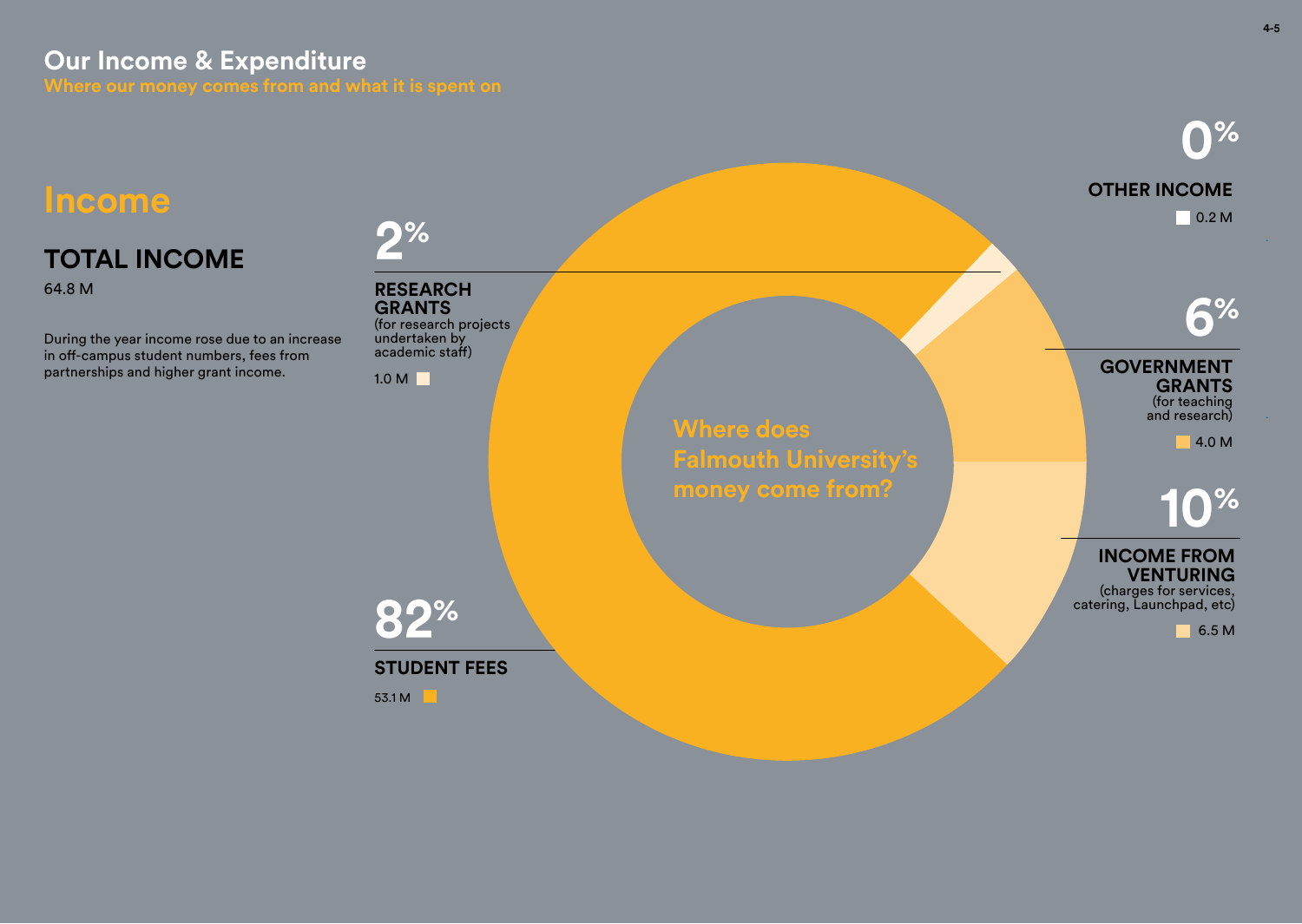## **Expenditure**

## **TOTAL EXPENDITURE**

61.6 M

Higher costs were incurred on partnership franchise fees, teaching materials and new building costs.



#### **STAFF**  e.g. wages and salaries, staff taxes, pension costs, etc.

27.2 M



#### **OTHER OPERATING EXPENSES**

e.g. teaching materials, premises costs, IT costs, running costs, bursaries, etc.

30.2 M

**What does Falmouth University spend its money on?** 



**FINANCE COSTS** , Including interest. .

 $0.6 M$ 

**1%** 



**BUILDINGS + EQUIPMENT** 

maintenance, etc. e.g. costs of construction / acquisition, utilities,

3.6 M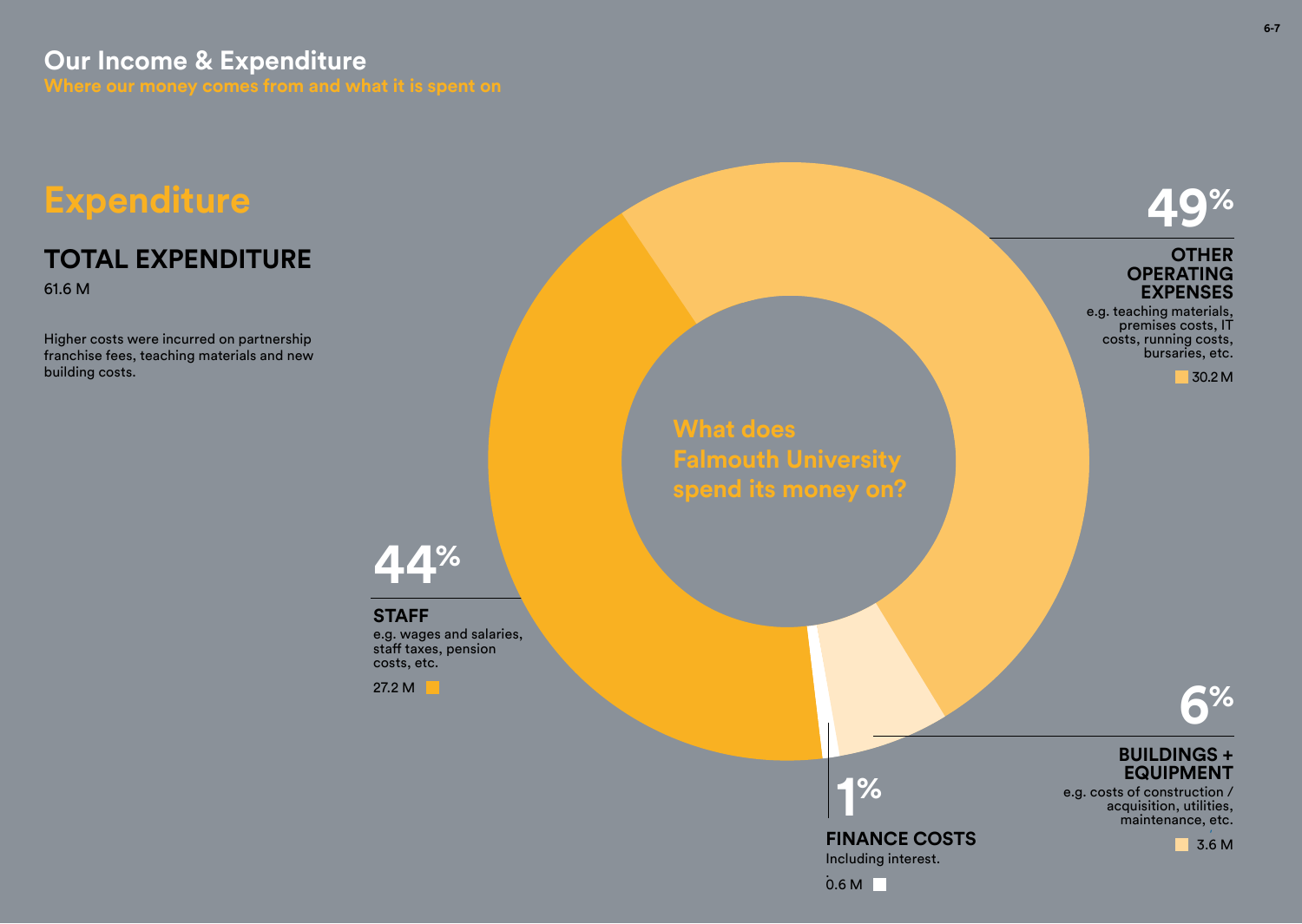### **Our Income & Expenditure**

## fee go each year if I am a **Home/EU Undergraduate?**

## **Undergraduate Fees**

| Where does the student<br>fee go each year if I am a<br><b>Home/EU Undergraduate?</b>                                                                                                                                                                                                                                                                                                                                                                                                                                                                                   | £3,940 | <b>TEACHING &amp; RESEARCH</b><br>43% Lecturers, technicians, course admin, course materials                            |
|-------------------------------------------------------------------------------------------------------------------------------------------------------------------------------------------------------------------------------------------------------------------------------------------------------------------------------------------------------------------------------------------------------------------------------------------------------------------------------------------------------------------------------------------------------------------------|--------|-------------------------------------------------------------------------------------------------------------------------|
|                                                                                                                                                                                                                                                                                                                                                                                                                                                                                                                                                                         | £1,630 | <b>ESTATES AND FACILITIES*</b><br>17% Building running costs - maintenance, light, heat, power                          |
|                                                                                                                                                                                                                                                                                                                                                                                                                                                                                                                                                                         | £1,400 | <b>ADMINISTRATION</b><br>15% Quality Office, Student Records, HR, Finance and Funding,<br><b>VC's Strategic Support</b> |
| <b>Undergraduate Fees</b>                                                                                                                                                                                                                                                                                                                                                                                                                                                                                                                                               | £730   | <b>IT &amp; AV SERVICES*</b><br>8% IT support, including Education Technology                                           |
|                                                                                                                                                                                                                                                                                                                                                                                                                                                                                                                                                                         | £440   | <b>MARKETING</b><br>5% Applicant Services, Sales, Events and Communications,<br>Ambassadors                             |
| The adjacent information is based on<br>the standard undergraduate fee for the year<br>of £9,250.                                                                                                                                                                                                                                                                                                                                                                                                                                                                       | £320   | <b>BURSARIES</b><br>3% Paid in cash to eligible students                                                                |
| This amount is determined by the<br>Government which sets a maximum fee that<br>the University can charge for UK and EU<br>students. Other fees are reviewed annually<br>and set against the cost of delivery, demand<br>and competitor information.<br>Actual costs vary by course but the<br>University has targets such that all students<br>get an equal service for the same fee.<br>Cross subsidisation between courses is<br>minimal and all Academic Departments<br>have to be financially convergent over the<br>life of the University's 2030 Strategic Plan. | £290   | <b>LIBRARY AND ACADEMIC SKILLS*</b><br>3% Running costs for Penryn and Falmouth libraries and<br>related skills support |
|                                                                                                                                                                                                                                                                                                                                                                                                                                                                                                                                                                         | £170   | <b>WELFARE*</b><br>2% Counselling, living support, chaplaincy, etc                                                      |
|                                                                                                                                                                                                                                                                                                                                                                                                                                                                                                                                                                         | £170   | <b>RESIDENCES &amp; CATERING</b><br>2% Including subsidies for refectories and some<br>student accommodation            |
|                                                                                                                                                                                                                                                                                                                                                                                                                                                                                                                                                                         | £100   | <b>STUDENTS' UNION</b><br>1% For full breakdown see page 18                                                             |
|                                                                                                                                                                                                                                                                                                                                                                                                                                                                                                                                                                         | £60    | <b>CAREERS</b><br>1% Employability advice, placements, etc                                                              |
|                                                                                                                                                                                                                                                                                                                                                                                                                                                                                                                                                                         |        |                                                                                                                         |

Note: for an International student, approximately £1,000 is spent on additional recruitment costs (included in Marketing and Bursaries) with another £1,000 spent on additional support costs such as international admissions, visas, foreign exchange, etc. Across the HE sector, income from International students subsidises research activity – a necessary element to keep teaching up to date.

\* the majority of support services are provided by our joint venture partner, Falmouth Exeter Plus.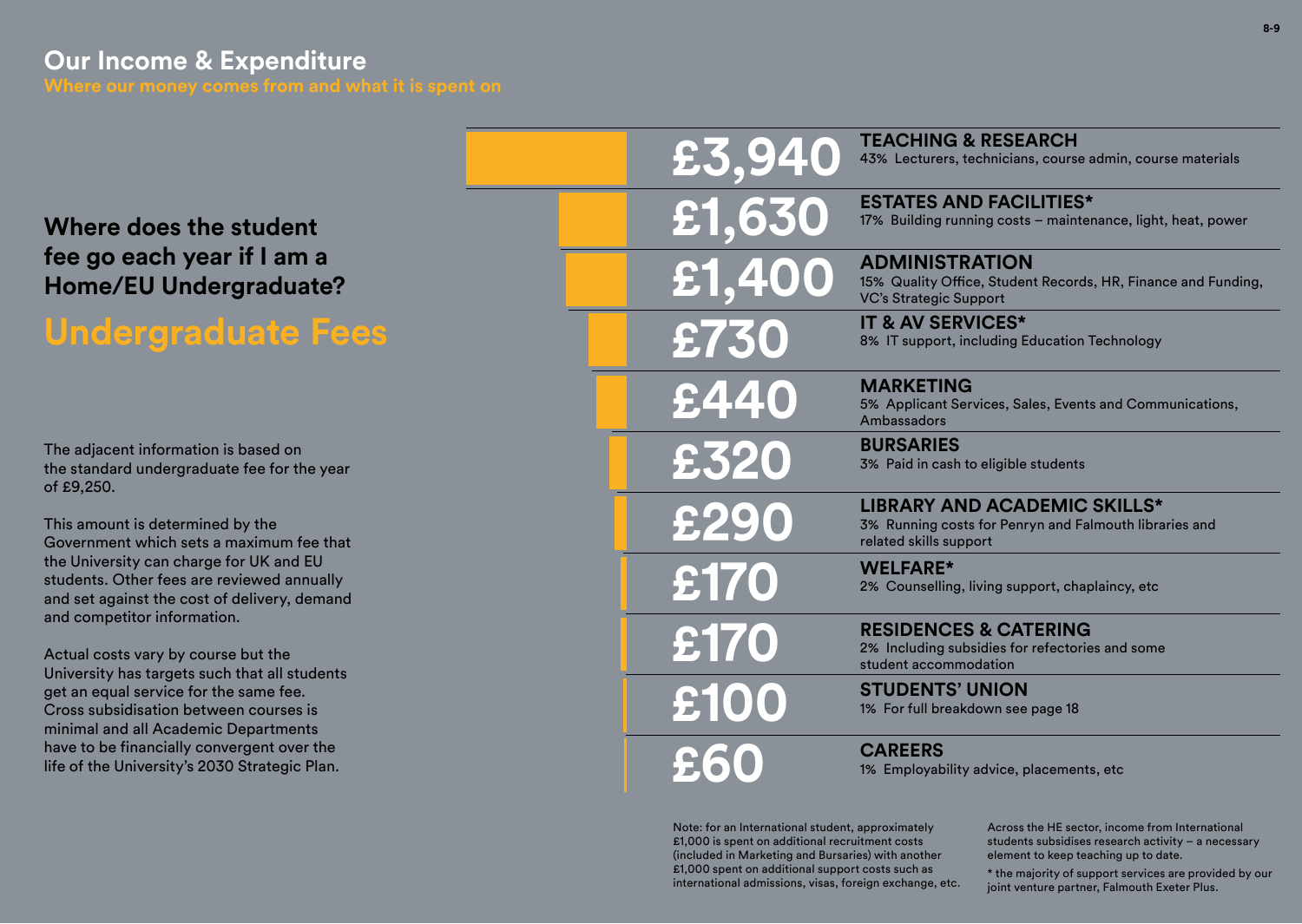### **Our Income & Expenditure**

## **Postgraduate Fees**

| Where does the student<br>fee go each year if I am a<br><b>Home/EU Postgraduate?</b>                                                                                                                                                                      | £3,540      | <b>TEACHING &amp; RESEARCH</b><br>44% Lecturers, technicians, course admin, course materials                            |
|-----------------------------------------------------------------------------------------------------------------------------------------------------------------------------------------------------------------------------------------------------------|-------------|-------------------------------------------------------------------------------------------------------------------------|
|                                                                                                                                                                                                                                                           | £1,460      | <b>ESTATES AND FACILITIES*</b><br>18% Building running costs - maintenance, light, heat, power                          |
|                                                                                                                                                                                                                                                           | £1,250      | <b>ADMINISTRATION</b><br>16% Quality Office, Student Records, HR, Finance and Funding,<br><b>VC's Strategic Support</b> |
| <b>Postgraduate Fees</b>                                                                                                                                                                                                                                  | <b>£660</b> | <b>IT &amp; AV SERVICES*</b><br>8% IT support, including Education Technology                                           |
|                                                                                                                                                                                                                                                           | £390        | <b>MARKETING</b><br>5% Applicant Services, Sales, Events and Communications,<br>Ambassadors                             |
| The adjacent information is based on<br>the standard full time campus-based<br>postgraduate fee for the year of £8,000.<br>Actual costs vary by course but the<br>University has targets such that all students<br>get an equal service for the same fee. | £260        | <b>LIBRARY AND ACADEMIC SKILLS*</b><br>3% Running costs for Penryn and Falmouth libraries and<br>related skills support |
|                                                                                                                                                                                                                                                           | £150        | <b>WELFARE*</b><br>2% Counselling, living support, chaplaincy, etc                                                      |
|                                                                                                                                                                                                                                                           | £150        | <b>RESIDENCES &amp; CATERING</b><br>2% Including subsidies for refectories and some<br>student accommodation            |
|                                                                                                                                                                                                                                                           | £90         | <b>STUDENTS' UNION</b><br>1% For full breakdown see page 18                                                             |
|                                                                                                                                                                                                                                                           |             | <b>CAREERS</b><br>1% Employability advice, placements, etc                                                              |

Note: for an International student, approximately Across the HE sector, income from International<br>
£1,000 is spent on additional recruitment costs students subsidises research activity – a necessa (included in Marketing and Bursaries) with another element to keep teaching up to date.<br>  $\text{£1,000}$  spent on additional support costs such as  $\text{++}$  the majerity of support services are

students subsidises research activity – a necessary

£1,000 spent on additional support costs such as \* the majority of support services are provided by our international admissions, visas, foreign exchange, etc. joint venture partner, Falmouth Exeter Plus.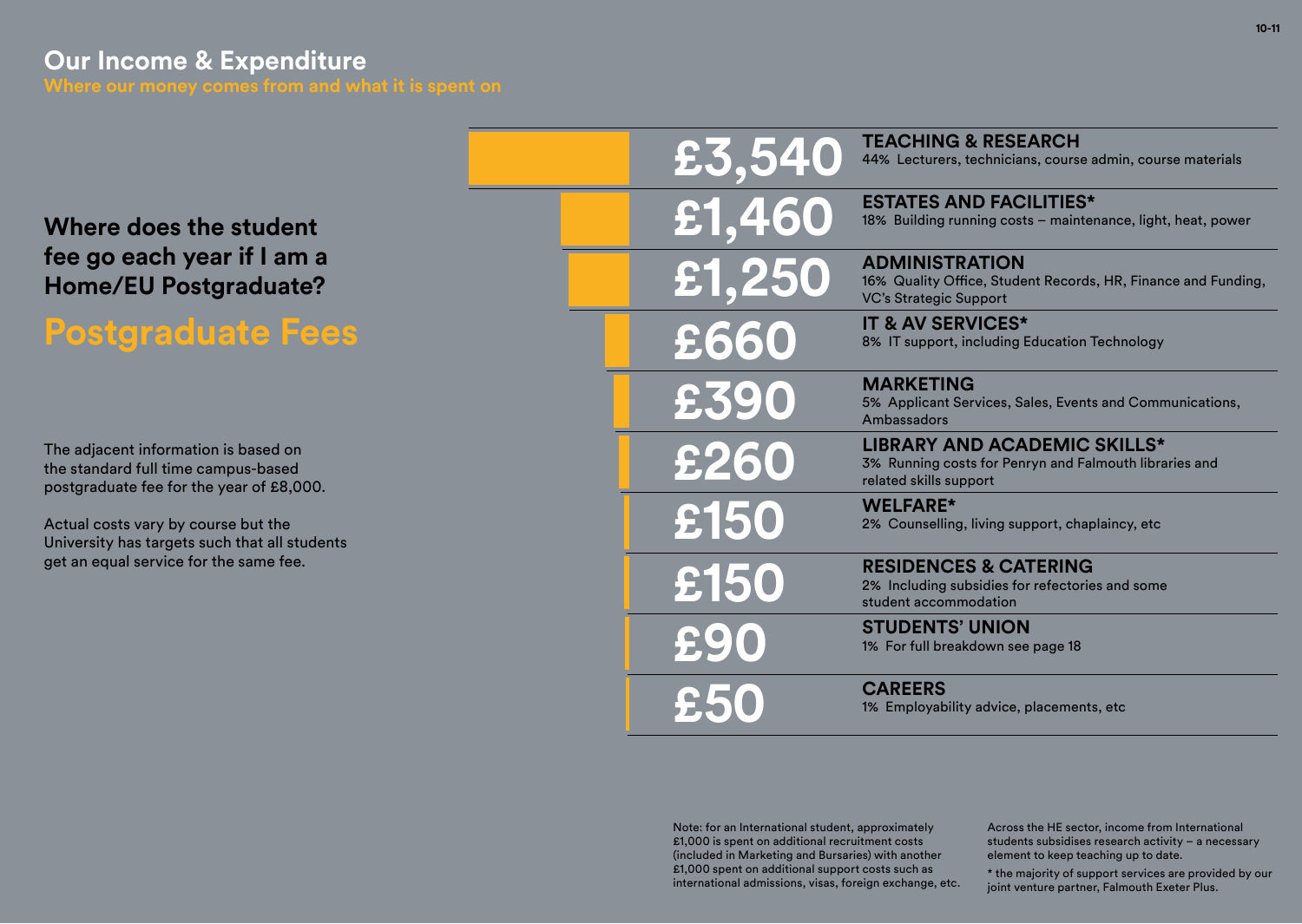## **Academic Departments**

These charts show how each Academic Departmen<mark>t</mark><br>allocates its annual funding and primarily relate to th<br>Teaching & Research funds shown in previous pages. allocates its annual funding and primarily relate to the Teaching & Research funds shown in previous pages.



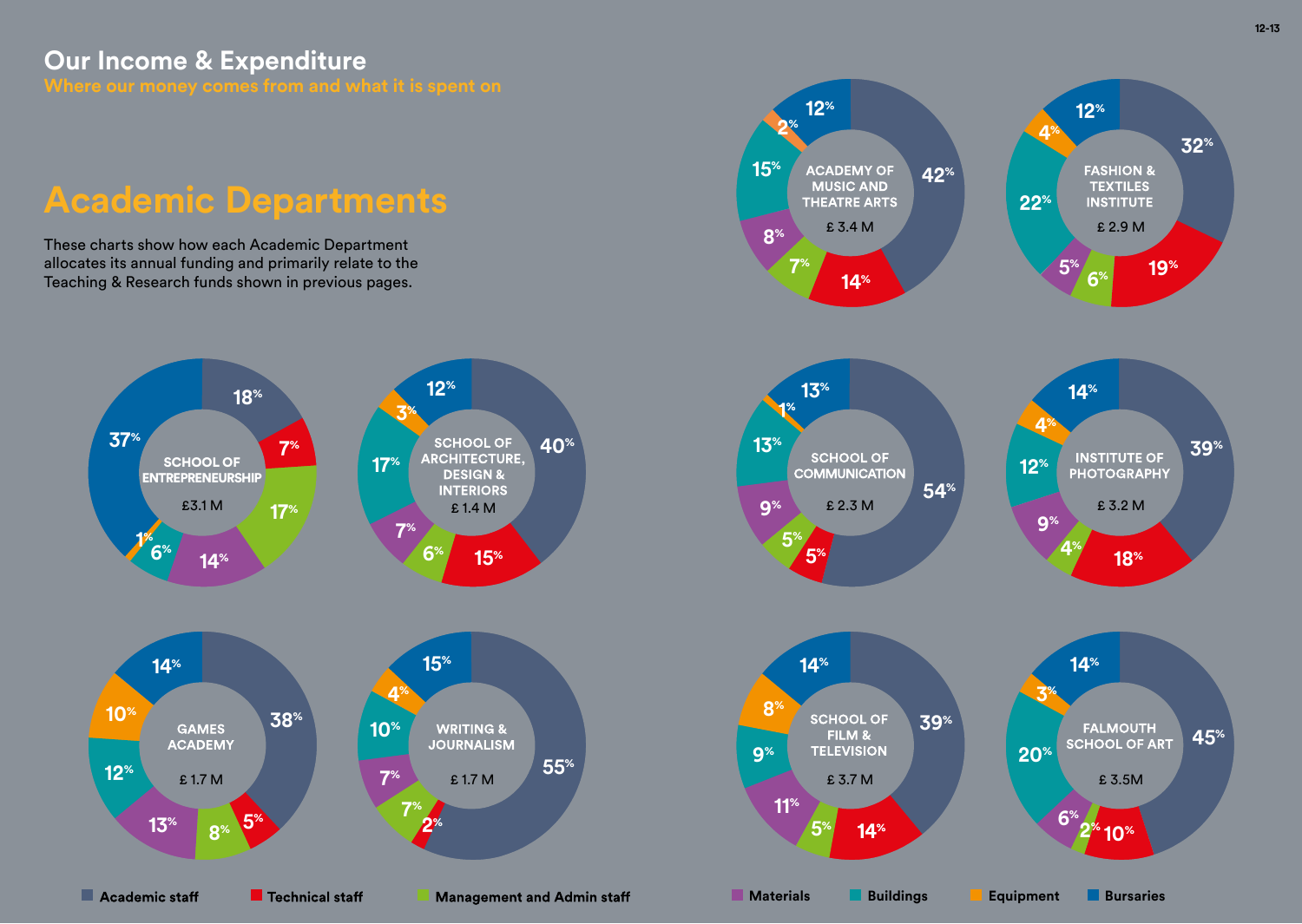### **Our Income & Expenditure Why does Falmouth University make a surplus?**

Falmouth University is a charity whose purpose is teaching and research. We need to cover our costs and investment needs to support students now and in the future. We plan to generate a surplus of income over expenditure to afford investment needs, especially now

that capital grants from the Government are no longer available.<br>Recent investments include the acquisition and expansion of faci Recent investments include the acquisition and expansion of facilities for the Games Academy (£2m), Launchpad and the Creative Bridge (£5m), IT network and resilience improvements (£2m) as well as £1 million spent each year on equipment across all areas. During the year, work also started on new academic and social spaces at Penryn.



### **How we view value for money**

A presentation on Value for Money (VFM) was made to Academic Board and the Students' Union held focus groups to establish what VFM meant for students at Falmouth. This resulted in specific actions such as the reduction of colour printing costs as well as an update to the additional costs of study on the web pages for each course; although further work remains to done here to provide consistency and, where possible, parity for all students.

Academic Board also considered a revised VFM statement summarising Falmouth's approach to more directly align with the 2030 Strategy and seeking to articulate high-level and complementary value propositions to students, employers and our region.

Learning, teaching and research at Falmouth University recognises the value of creativity in a world increasingly characterised by the blurring of lines between the physical, digital, and biological spheres. Our 'Doing it for Real' approach delivers value for money to:

- **Students**; by embedding real-world challenge in the curriculum, inspired by our industry connections, we support our students to be creative, innovative problem solvers. A high-quality learning and teaching experience means our students are confident within, and across, traditional disciplinary boundaries and are not only highly regarded by employers but also equipped to start their own businesses.
- **Employers**; by providing a pipeline of talented graduates fluent with contemporary industry standard equipment and ways of working and who are able to add value from the start. Our research and taught portfolios also provide our industry partners with the opportunity to explore and develop solutions to complex issues by providing them with access to transdisciplinary teams and expertise beyond their organisational boundaries.
- **Our region**; through our status as an anchor institution, championing investment, economic growth and regeneration. Our taught and research portfolios generate both knowledge and, through organic and nurtured development, new enterprises with a global reach headquartered in, and attracting highly skilled talent to, Cornwall and the Isles of Scilly.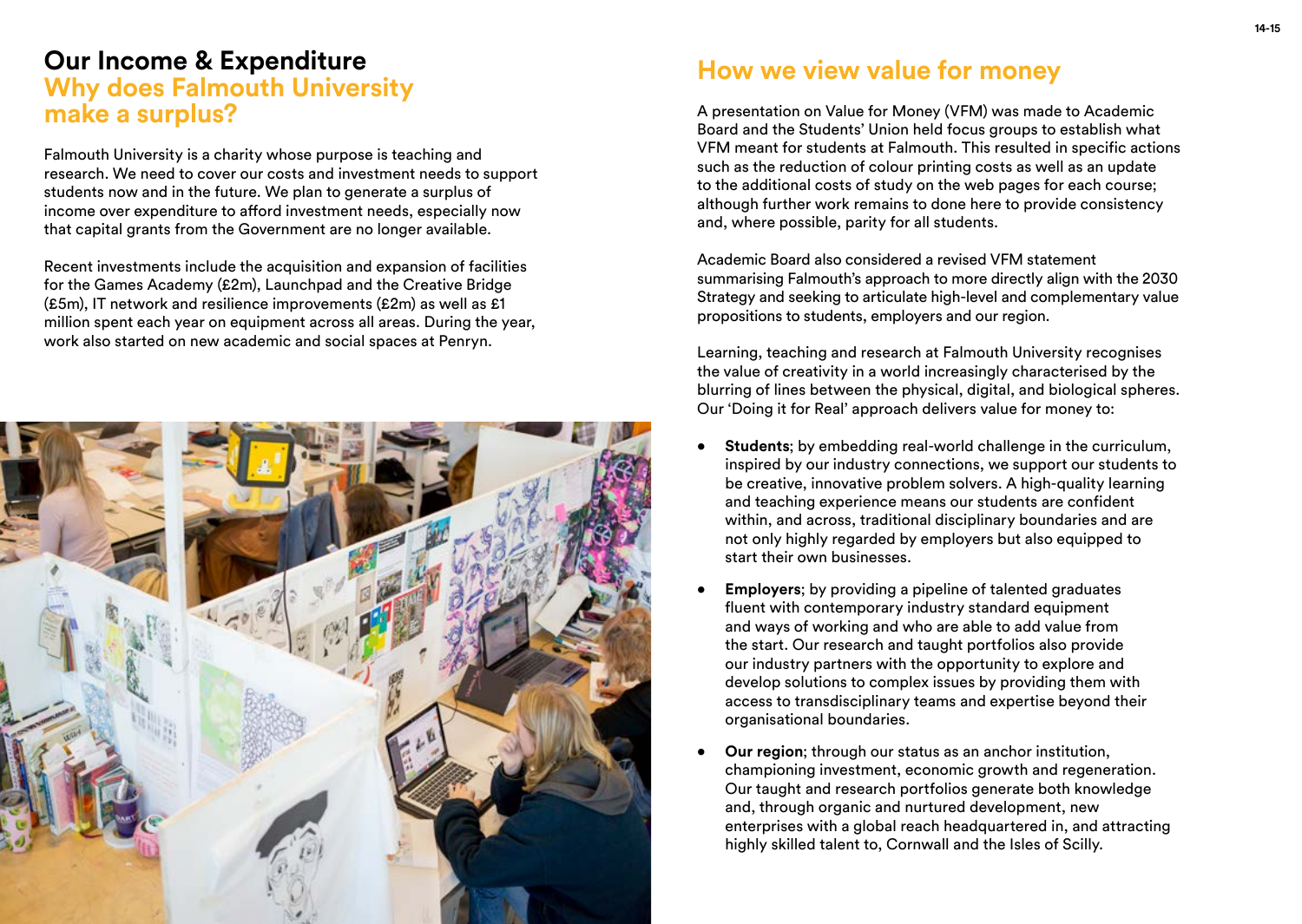In response to the Office for Students' (OfS) recent VFM Strategy the University has reviewed the key priorities set out and would comment as follows:

### **Improving<br>teaching quality**

The quality of teaching that students experience is central to their perception of value for money they receive. Over 90 per cent of students responding to the 2018 OfS survey felt that the quality of teaching, assessment and feedback are very important in demonstrating value for money; 81 per cent identifed learning resources, such as library and IT services, as very important. From Falmouth's point of view this is under continual review and management through the Academic Board and regular monitoring and reporting as a key Teaching Excellence Framework (TEF)/National Students' Survey (NSS) metric.

**2 Protecting students as consumers** 

Informed choice by students is essential in prompting providers to improve the value for money that they offer. However, good consumer information for students also helps them understand what they can expect from Higher Education. Under consumer protection law, providers must give students clear, accurate and timely information about their course. In Falmouth's case, this is captured on the website through course literature and fnancial transparency information which is reviewed and updated every year.

### **3 Increasing transparency**

Being able to see how their fees are spent is important to students. It allows them to understand whether they are receiving value for money and to hold providers to account. A signifcant majority (88 per cent) of respondents to the OfS value for money survey said that seeing a breakdown of how their provider spends its fee income would be helpful in assessing whether it provides value for money. In the 2019 Higher Education Price Index (HEPI) survey, 73 per cent of respondents said that they had not been provided with enough information on how their fees are spent. In response to this, Falmouth University has continued to engage with students during the year and published this annual report on how student fees are spent. This fnancial transparency publication was jointly produced with The Students' Union and has been circulated to all student representatives throughout the University.

#### **4 Positive employment outcomes**

For students, improving the chances of a good job or higher salary are not the only benefit of higher education, but they are important. In the OfS value for money survey a signifcant majority of students (65 per cent) cited securing a job and earning more (also 65 per cent) as very important factors in demonstrating value for money. Falmouth's engagement with this area is a key metric reported to the Board of Governors with graduate data being captured and reported through Discover Uni (previously the DHLE Return).

**5 Responding to student feedback** 

Student representations are considered at each Course Liaison Group and provide regular 'you said, we did' feedback.

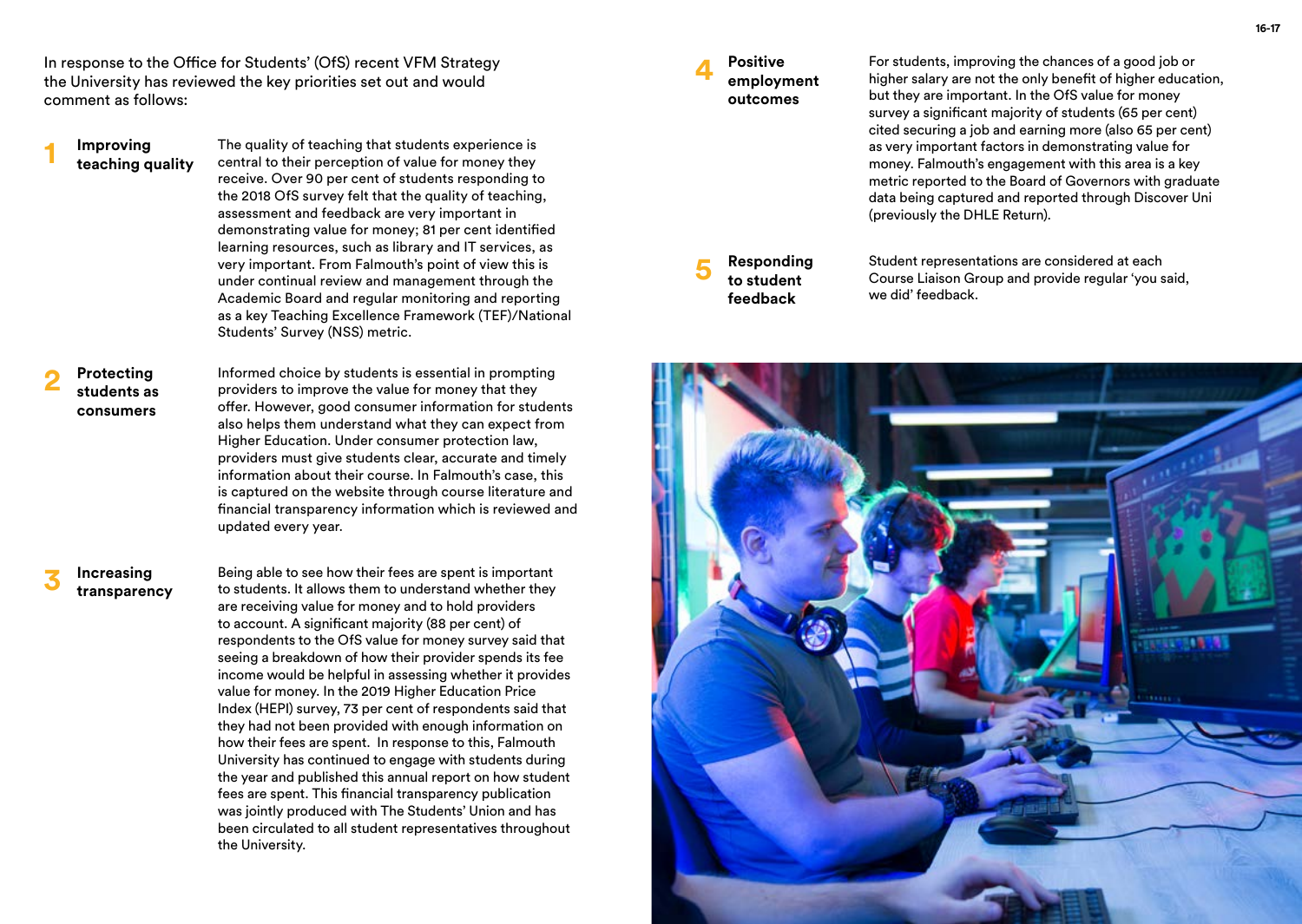## **The Students' Union Financial Transparency**

The Falmouth and Exeter Students' Union is a registered charity acting as the joint students' union for Falmouth University and the University of Exeter in Cornwall.

#### **TOTAL INCOME**  £ 1.3 M

 University funded grants Primarily funded by 68% based on student numbers.



#### **ACTIVITIES**

£308 K

Funds raised by student led clubs, societies and groups and income from the minibuses. The Students' Union manages the funds and accounts on behalf of its groups.

**OTHER**  £22 K **2%** 

**Where does The** 

**Students' Union's money come from?** 



**FALMOUTH UNIVERSITY** 



 $E$ 353 K

£574K

**42%** 

**EVENTS INCOME**   $\Box$  £92 K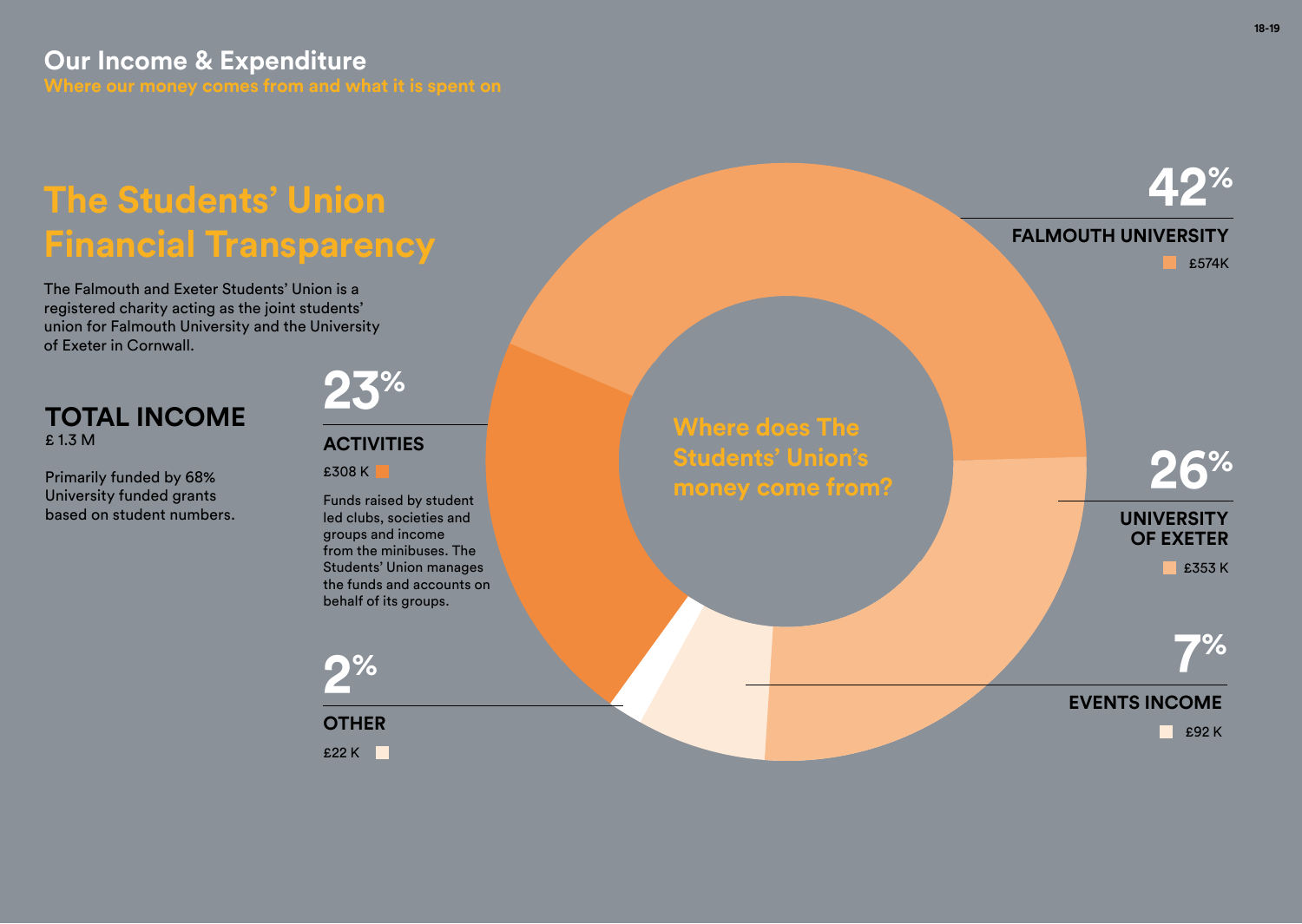## **The Students' Union Financial Transparency**



**2873 members of sports** 

**1164 members SLVPS**

As a service based organisation, the vast majority of The Students' Union expenditure is used for staffing costs to run the many services delivered to students. In total, the staffing costs of The Students' Union amount to 48% of our total expenditure across all its services.

£1.3M

\*£57,031 Allocated to reserve in case of emergency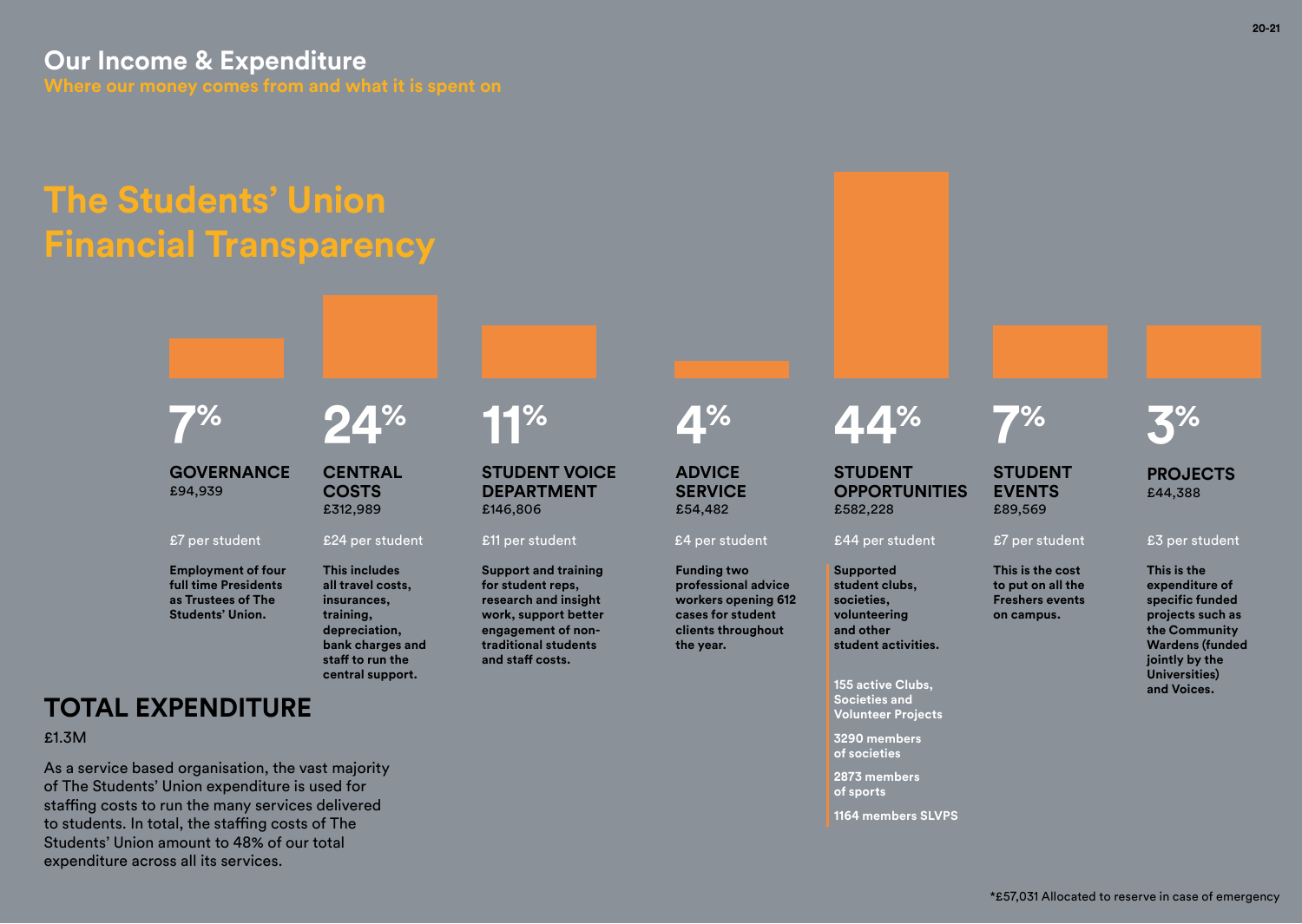## **Falmouth Exeter Plus Transparency**

### **TOTAL INCOME**

32.4 M

FX Plus is the organisation jointly owned with the University of Exeter to provide services on the Falmouth and Penryn campuses.

FX Plus is a limited company with charitable status and spends any surplus on the students and staff of the two institutions.

**31%** 

#### **INCOME FROM STUDENT RESIDENCES**

■ 10.0 M e.g. student rent and summer letting income.



**OTHER INCOME**  e.g. DSA income, car park income, etc. 1.1 M

**14%** 

**OTHER CAMPUS SERVICES**  e.g. catering, retail,

bar, print, nursery. 4.4 M



**UNIVERSITY OF EXETER** 

 $\Box$  5.4 M

**Where does the money come from for Falmouth Exeter Plus?** 

11.5 M **35% FALMOUTH UNIVERSITY**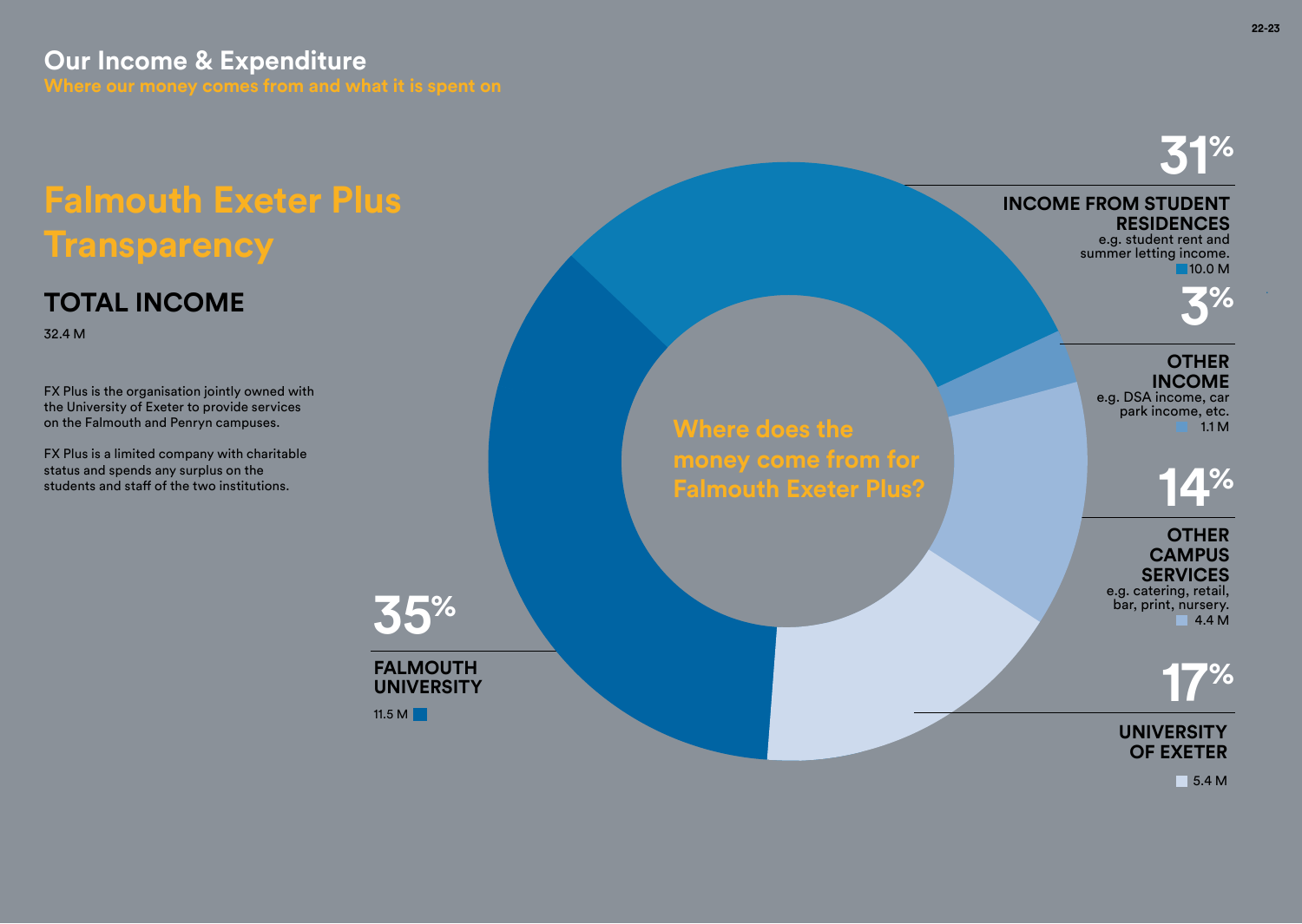## **Falmouth Exeter Plus Transparency**

### **TOTAL EXPENDITURE**

32.5 M

FXPlus spent more than it earned by drawing on reserves brought forward.



**35%** 

**PROPERTY AND MANAGEMENT SERVICES** 

11.3M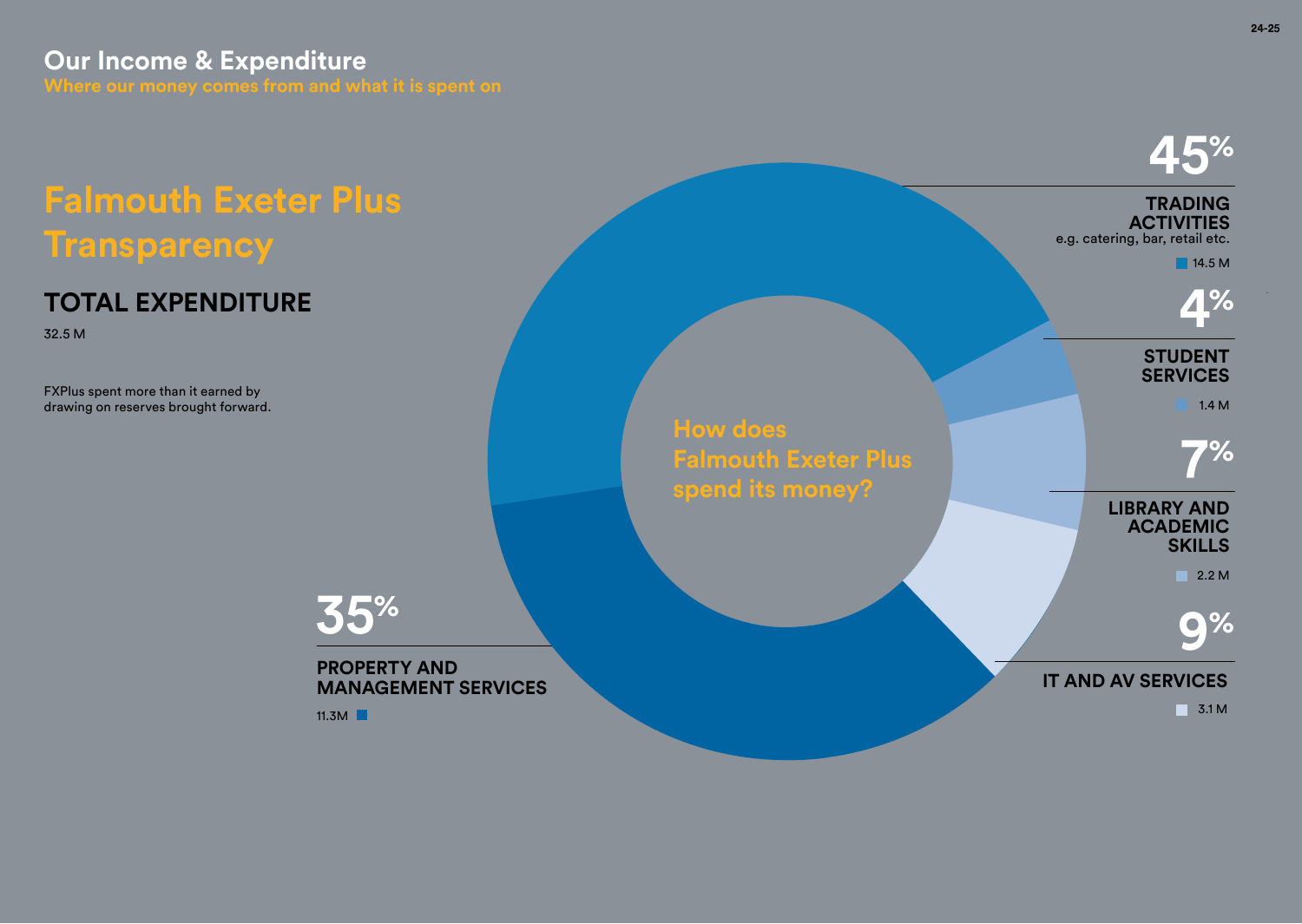## **Financial Support**

**Falmouth University employs a Student Funding Team and The Students' Union has a team of advisers who operate across both campuses and are available to provide advice and support on student money matters. The Students' Union also holds funds to support student-led activities.** 

Student support ranges from Student Loans from Student Finance England to Falmouth bursaries and awards.

Falmouth's funding and bursary pages: **[www.falmouth.ac.uk/funding](http://www.falmouth.ac.uk/funding)** 

Awards include:

- **Cornwall Award**
- for Cornish residents
- **Materials Award**
- to pay for course-related costs
- **Bursaries for travel and placements**
- **Care Leavers Bursary**
- **Dependent's Bursary**

The Students' Union also holds funds to support student-led activities:

- **The Students' Union Student Led Event and Project Funding**
- **The Students' Union Green Fund**
- **The Students' Union Sport Bursary Scheme**

Hardship Support: **[falmouth.ac.uk/student-funding/](https://www.falmouth.ac.uk/study/student-funding/hardship-fund)  hardship-fund** 

Further details on course costs can be found on Falmouth's tuition fees pages: **[www.falmouth.ac.uk/tuition-fees](http://www.falmouth.ac.uk/tuition-fees)** 

**Other resources include:**  Student Finance England: Introduction to student finance and application portal: **[www.gov.uk/student-finance](http://www.gov.uk/student-finance)** 

Search for private funding; budget planner; loan repayment and wage predictor: **[www.scholarship-search.org.uk](http://www.scholarship-search.org.uk)** 

The Students' Union offer an advisory service which can be accessed by appointment and is independent, impartial advice: **[www.thesu.org.uk/advice](http://www.thesu.org.uk/advice)** 

In addition, independent advice on Student Finance is available at other sources such as: **[www.moneysavingexpert.com/students](http://www.moneysavingexpert.com/students)** 

#### **For further information please contact: [financefacts&figures@falmouth.ac.uk](mailto:figures@falmouth.ac.uk)**

Full details on Falmouth University's finances can be found in the Annual Financial Statements which can be accessed at: **[falmouth.ac.uk/corporate/regulatory-information](https://www.falmouth.ac.uk/corporate/regulatory-information)** 

The Students' Union Finances are available at: **[thesu.org.uk](https://www.thesu.org.uk)** 

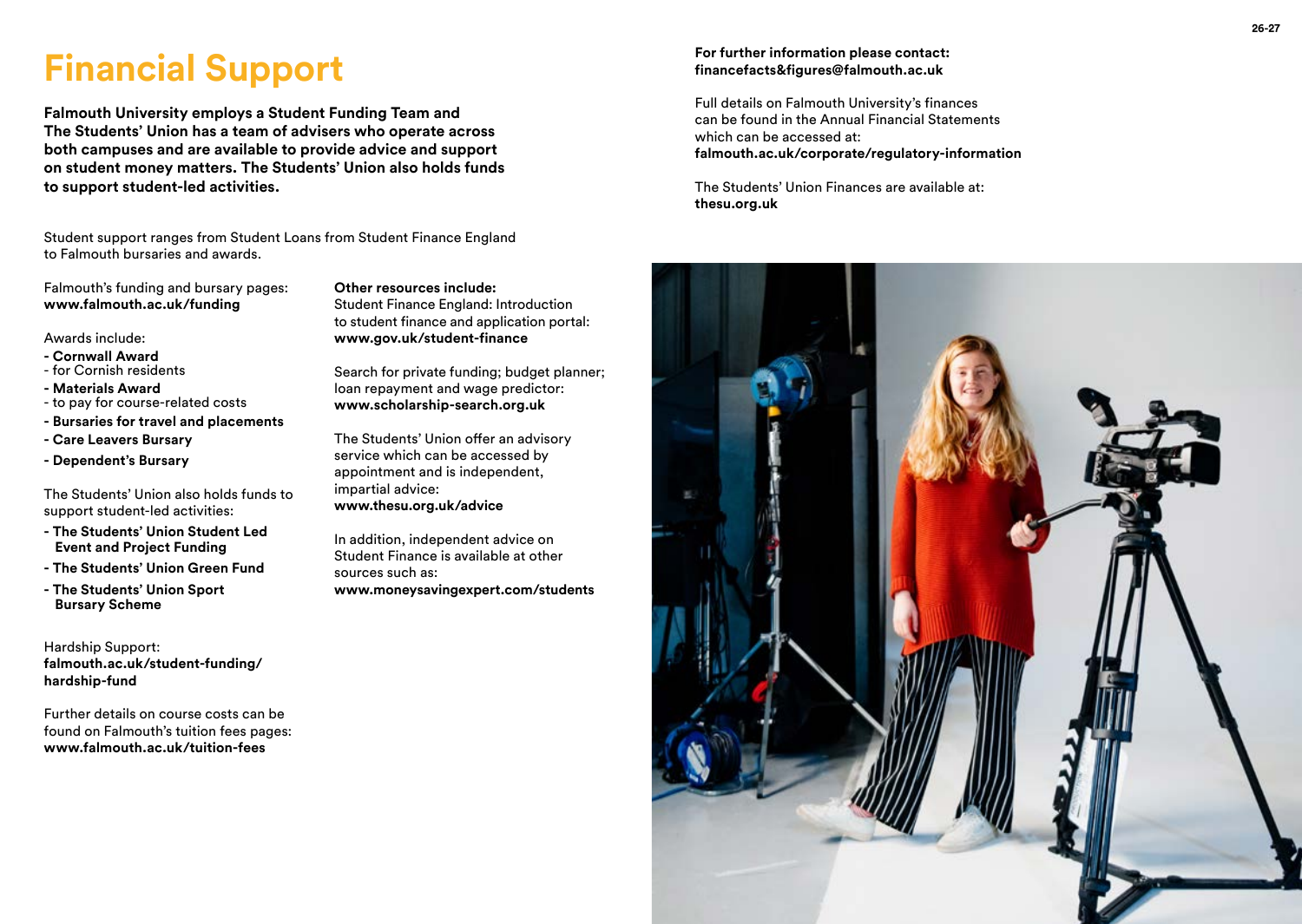